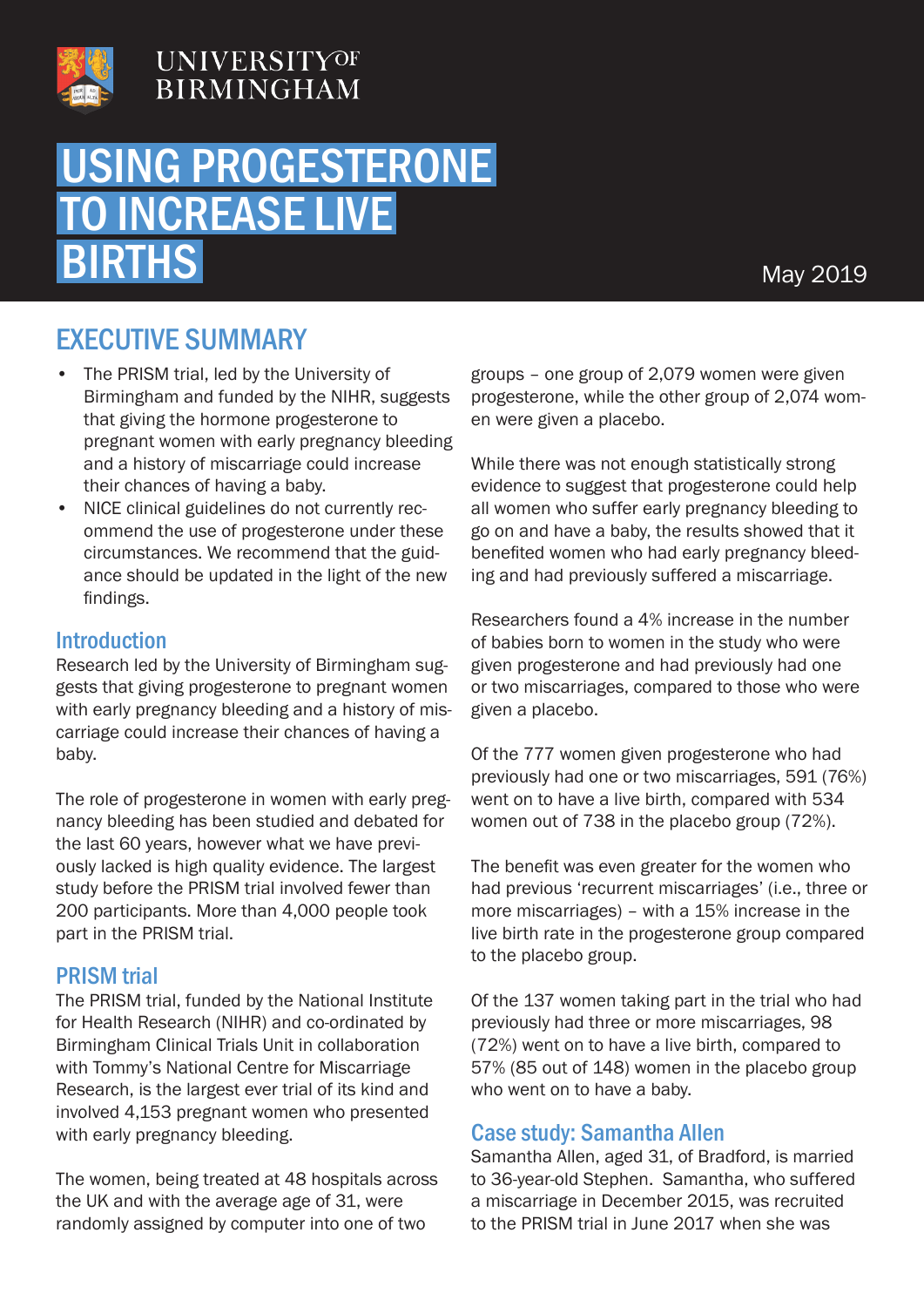### USING PROGESTERONE USING PROGLSTERUNE<br>TO INCREASE LIVE BIRTHS

nine weeks pregnant and she was in the group of participants that were given progesterone. The couple's son, Noah, was born in February 2018 weighing 9lbs 6oz.

She said: "It was on my birthday in November 2015 when I found out that I was pregnant; it was the best birthday gift I could have hoped for.

"However, my joy soon started to turn to concern when I began having some bleeding when I was around seven weeks pregnant and I ended up in A&E. I had a scan and was told to come back on Christmas Eve for another scan.

"But then on December 23rd I started bleeding quite heavily and had to call an ambulance. I was taken to A&E where I was told the baby had died when I was eight weeks pregnant and I was miscarrying. The following day, on Christmas Eve, I had to also go through the trauma of miscarriage surgery.

"Words can't describe our devastation. I think people can often be dismissive of miscarriage when it happens in early pregnancy, you are treated as a statistic and told it's common. But I am not a statistic, we lost our child and it is a loss we will always grieve.

"Around 15 months after I miscarried I found out I was pregnant again and I was delighted. However, when I was around seven weeks pregnant I started having spotting and, given my previous loss, I decided to go to the early pregnancy unit.

"I had a scan and they said they thought they could detect a heartbeat but weren't certain, so booked me in for another scan two weeks later.

"The spotting continued during those two weeks, so I was relieved when the second scan showed I was pregnant.

"That's when they told me about the PRISM trial and I decided to take part.

"I was prescribed progesterone pessaries which I self-administered until I was 16 weeks pregnant.

"The bleeding stopped within a week of starting the trial, and apart from having some issues with a condition called symphysis pubis dysfunction, which causes pelvic pain in pregnancy, my pregnancy went really well.

"I opted for a water birth and Noah was born weighing a very healthy 9lbs 6oz in February last year. He's now 14 months old and he's such a lively and incredibly bright little boy who brings us so much joy, I can't imagine life without him.

"Of course, we'll never know whether or not I would have miscarried if I had not taken part in the trial, or if I had been part of the group that received the placebo, either way I feel fortunate and happy that I did participate. I hope the results of the trial will make a difference to the way women receive treatment moving forwards, and that I had a small part to play in that."

#### About the study

The research was supported by the United Kingdom NIHR Health Technology Assessment Programme (project number HTA 12/167/26).

The women in the group who received progesterone were given 400mg twice daily as vaginal pessaries. The women in the placebo group received a placebo with an identical appearance. They were given the progesterone or placebo from presentation with bleeding and confirmation of a pregnancy seen on ultrasound scan no later than 12 weeks of gestation, until 16 completed weeks of gestation or earlier if the pregnancy ended before 16 weeks. Recruitment to the trial took place from May 19, 2015, through to July 27, 2017. Follow-up of patients was completed by June 2018.